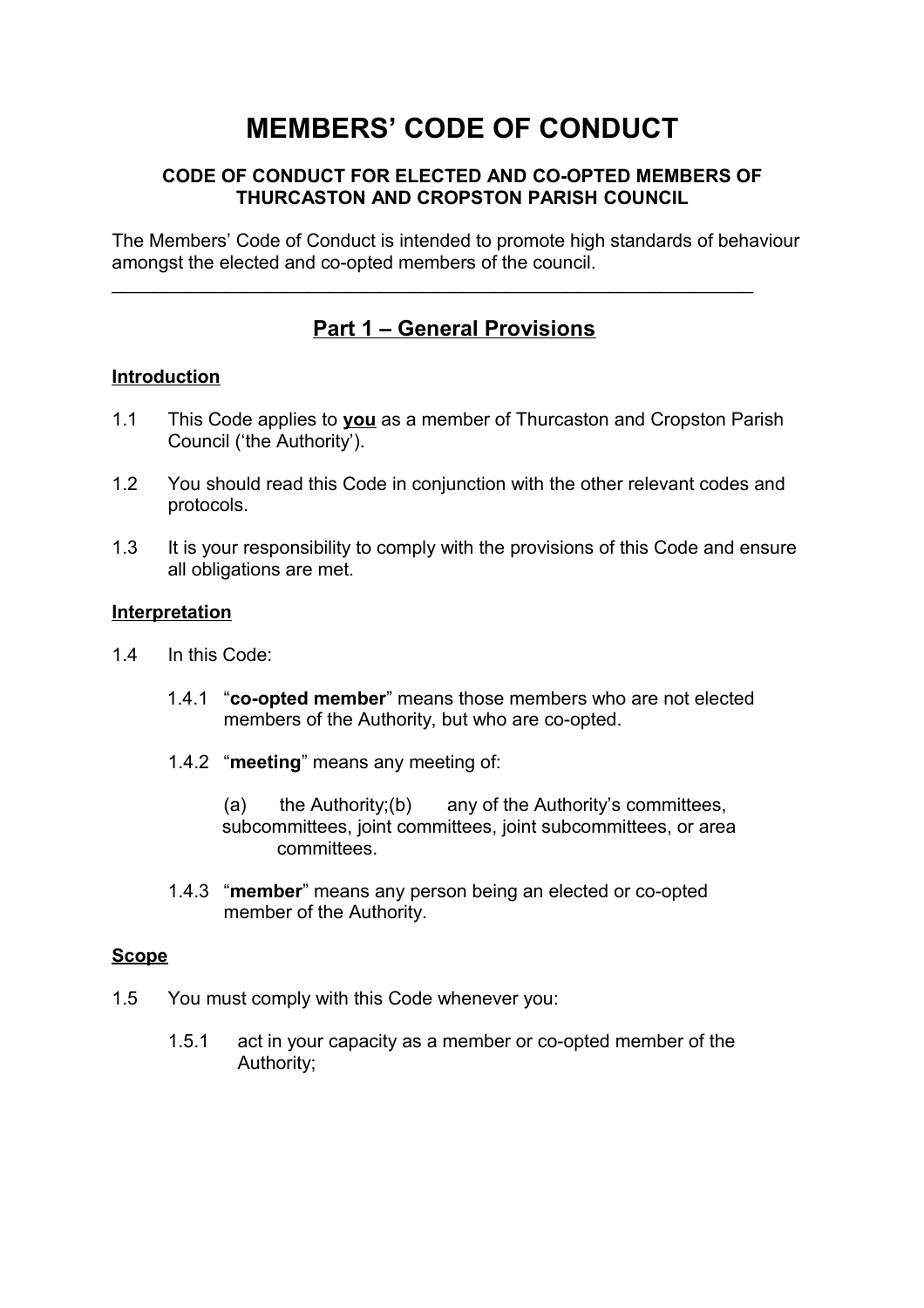- 1.5.2 conduct the business of the Authority (which, in this Code, includes the business of the office to which you are elected or appointed).
- 1.6 Where you act as a representative of the Authority:
	- 1.6.1 on another relevant authority, you must, when acting for that other authority, comply with that other authority's code of conduct; or
	- 1.6.2 on any other body, you must, when acting for that other body, comply with this Code of Conduct, except and insofar as it conflicts with any other lawful obligations to which that other body may be subject.

## **Part 2 – The Principles**

2.1 In accordance with the requirements of the Localism Act 2011, you must have regard to the following principles and observe the following rules of behaviour:-

### Principle 1 - Selflessness

Holders of public office should act solely in terms of the public interest.

### Principle 2 - Integrity

Holders of public office must avoid placing themselves under any obligation to people or organisations that might try inappropriately to influence them in their work. They should not act or take decisions in order to gain financial or other material benefits for themselves, their family, or their friends. They must declare and resolve any interests and relationships.

### Principle 3 - Objectivity

Holders of public office must act and take decisions impartially, fairly and on merit, using the best evidence and without discrimination or bias.

### Principle 4 - Accountability

Holders of public office are accountable to the public for their decisions and actions and must submit themselves to the scrutiny necessary to ensure this.

### Principle 5 - Openness

Holders of public office should act and take decisions in an open and transparent manner. Information should not be withheld from the public unless there are clear and lawful reasons for so doing.

Principle 6 - Honesty

Holders of public office should be truthful.

### Principle 7 - Leadership

Holders of public office should exhibit these principles in their own behaviour. They should actively promote and robustly support the principles and be willing to challenge poor behaviour wherever it occurs.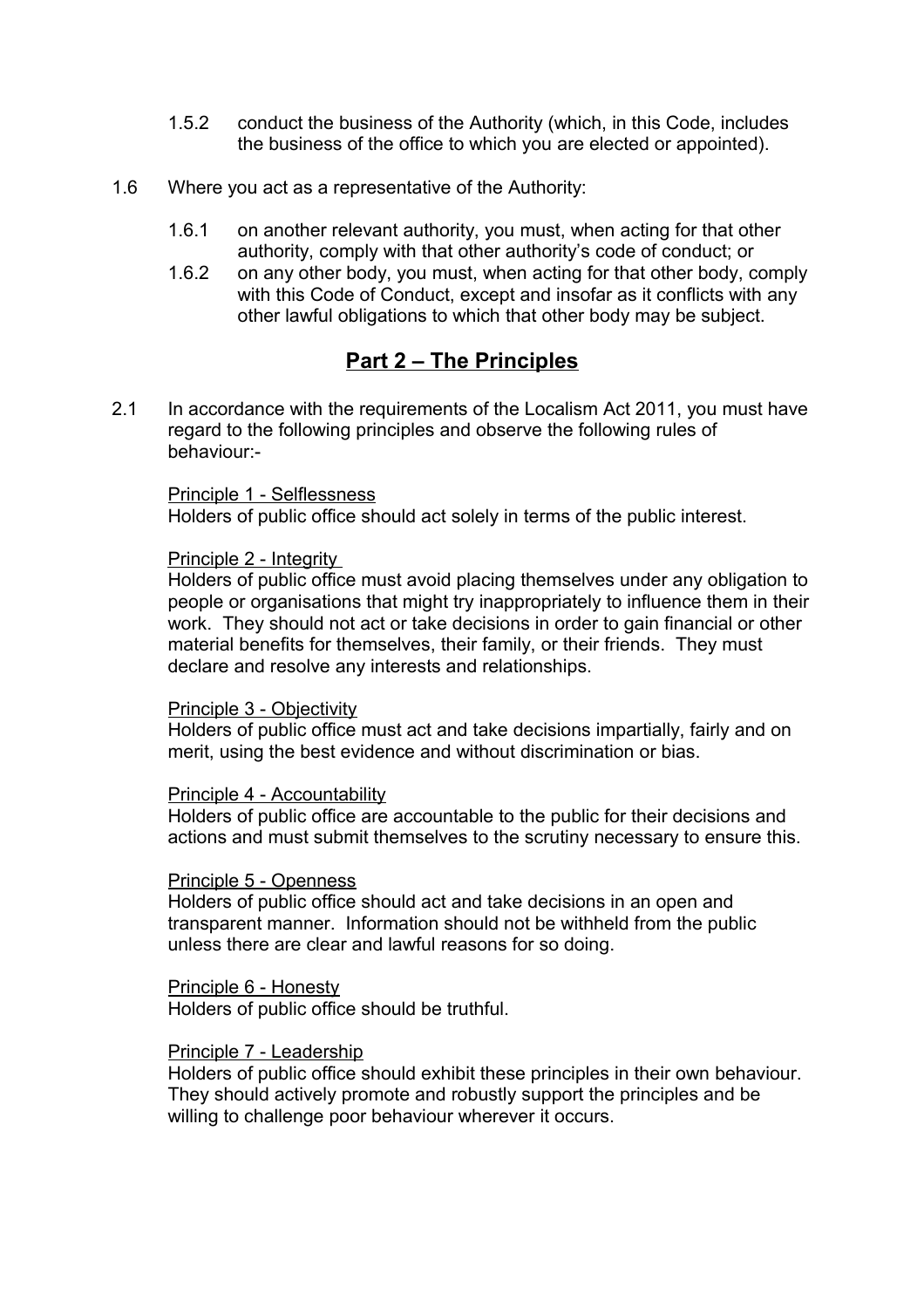2.2. The above principles articulate the fundamental values of public service that underpin the conduct of members. The following provisions contained in this Code are derived from these principles and provide a set of enforceable minimum standards for the conduct that is expected of members and coopted members of the Authority when they are acting in that capacity.

# **Part 3 – General Obligations**

### **Respect**

- 3.1 You must treat others with respect.
- 3.2 You must not:
	- 3.2.1 do anything which may cause the Authority to breach any of the equality enactments;
	- 3.2.2 bully any person;
	- 3.2.3 intimidate or attempt to intimidate any person who is or is likely to be:
		- (i) a complainant;
		- (ii) a witness; or
		- (iii) involved in the administration of any investigation or proceedings;

in relation to an allegation that a member (including yourself) has failed to comply with his or her authority's code of conduct;

3.2.4 do anything which compromises or is likely to compromise the impartiality of those who work for, or on behalf of, the Authority.

### **Confidentiality**

- 3.3 You must not disclose information given to you in confidence by anyone, or information acquired by you which you believe, or ought reasonably to be aware, is of a confidential nature, except where:
	- 3.3.1 you have the consent of a person authorised to give it;
	- 3.3.2 you are required by law to do so;
	- 3.3.3 the disclosure is made to a third party for the purpose of obtaining professional advice provided that the third party agrees not to disclose the information to any other person; or
	- 3.3.4 the disclosure is:
		- (i) reasonable and in the public interest; and
		- (ii) made in good faith and in compliance with the reasonable requirements of the Authority.
- 3.4 You must not prevent another person from gaining access to information to which that person is entitled by law.

### **Reputation of the Authority**

3.5 You must not conduct yourself in a manner which could reasonably be regarded as bringing your office or the Authority into disrepute.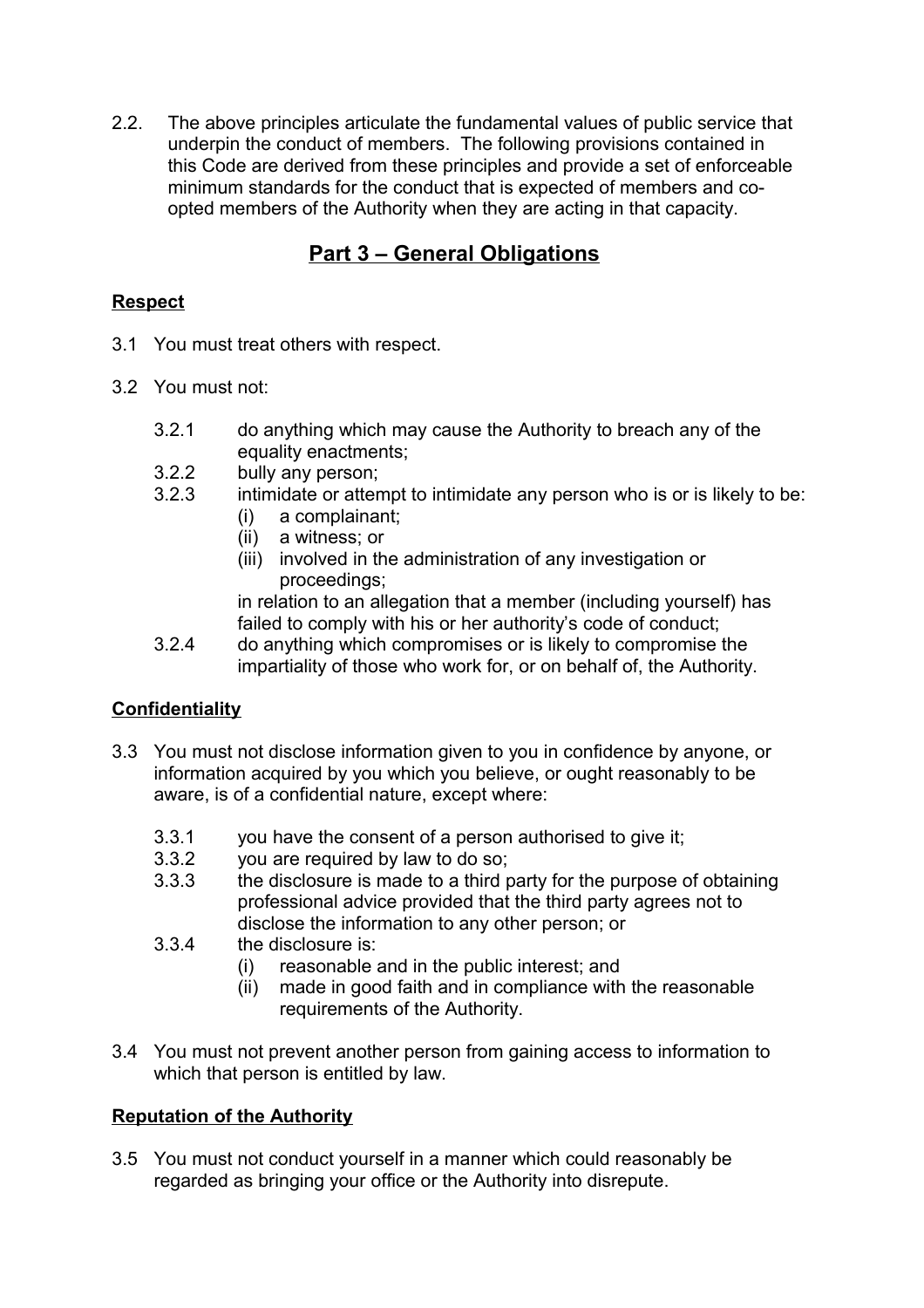### **Use of your position and the Authority's resources**

- 3.6 You must not use or attempt to use your position as a member improperly to confer on or secure for yourself or any other person, an advantage or disadvantage.
- 3.7 You must, when using or authorising the use by others of the resources of the Authority:
	- 3.7.1 act in accordance with the Authority's reasonable requirements;
	- 3.7.2 ensure that such resources are not used improperly, (including use for political and party political purposes).

### **Publicity**

3.8 You must have regard to any applicable Local Authority Code of Publicity made under the relevant legislation in existence at the time.

### **Decision making**

- 3.9 When reaching decisions on any matter you must have regard to any relevant advice provided to you by officers of the Authority acting pursuant to their statutory responsibilities (including a proper officer designated by the Authority), or advisors to the Authority.
- 3.10 You must give reasons for all decisions in accordance with any statutory requirements and any reasonable additional requirements imposed.
- 3.11 You must follow the adopted corporate operational policies of the Authority.

## **Part 4 – Interests**

### **A. Disclosable Pecuniary Interests**

### **Definition**

4.1 You have a Disclosable Pecuniary Interest in any business of the Authority if it is of a description specified in regulations made by the Secretary of State and the interest is:

(a) yours;

- (b) your spouse's or civil partner's;
- (c) somebody with whom you are living as husband and wife or as if you are civil partners;

and you are aware, in the case of paragraphs (b) and (c) that that other person has the interest.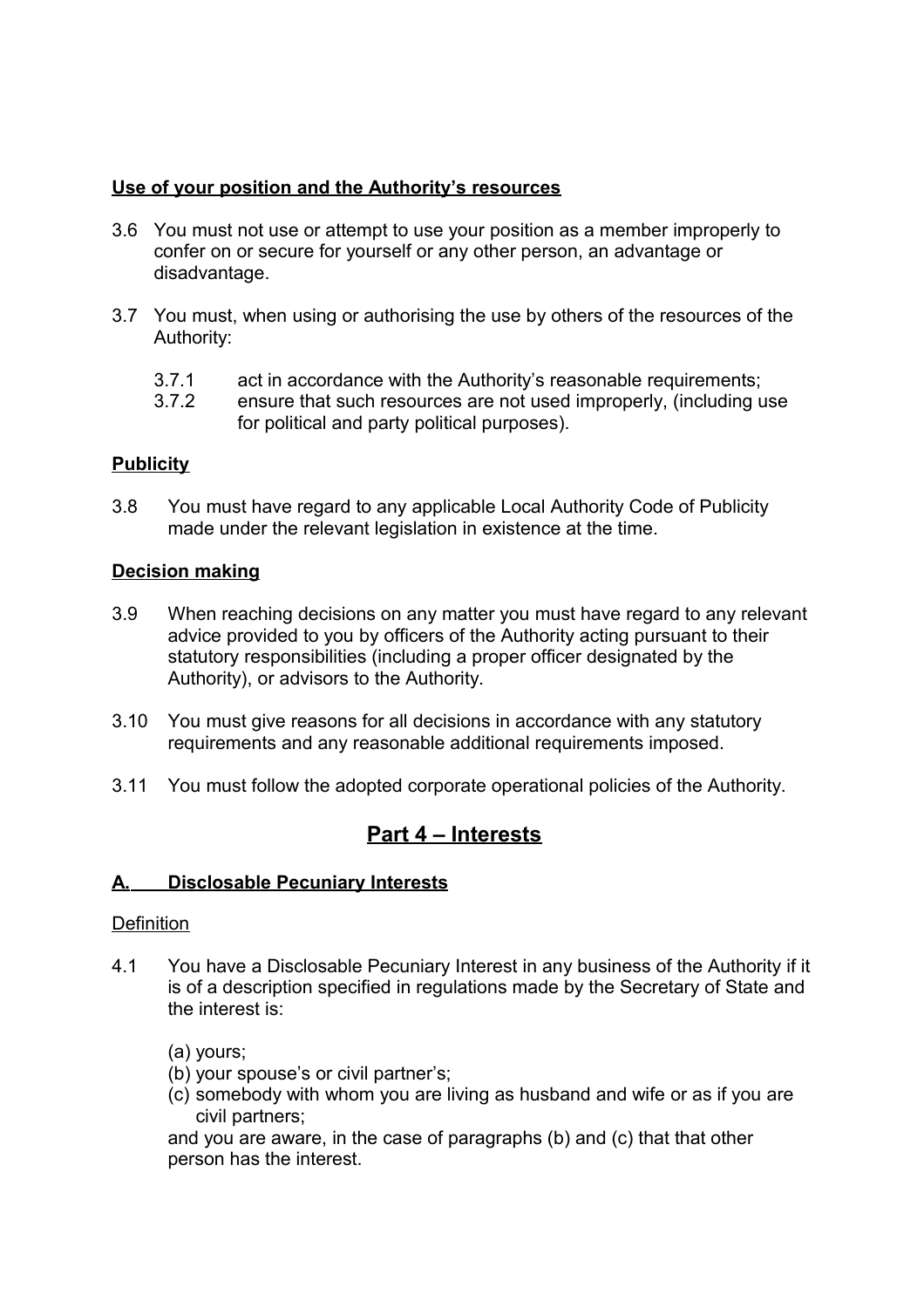*[Note: the regulations currently in force are attached but do not form part of the Constitution determined by the Authority, as they may be amended by the Government at any time.]* Declaring at and participation in meetings

- 4.2 If you are present at any meeting of the Authority, and you have a Disclosable Pecuniary Interest in any matter to be considered or being considered, and the interest is not a 'sensitive interest', at the meeting:
	- 4.2.1 you must disclose the interest to the meeting whether or not is has been registered;
	- 4.2.2 unless a dispensation has been given, you may not participate in any discussion of the matter at the meeting;
	- 4.2.3 unless a dispensation has been given, you may not participate in any vote taken on the matter at the meeting.
- 4.3 Where you have a Disclosable Pecuniary Interest in any business of your authority, you may attend a meeting but only for the purpose of making representations, answering questions or giving evidence relating to the business, provided that the public are also allowed to attend the meeting for the same purpose, whether under a statutory right or otherwise, and you must leave the room where the meeting is held immediately after making representations, answering questions or giving evidence.
- 4.4 Following any disclosure of a Disclosable Pecuniary Interest at a meeting which is not on the Authority's register or the subject of a pending notification, you must notify the Monitoring Officer in writing of the interest within 28 days beginning with the date of disclosure.

### **B. Personal Interests**

### **Definition**

- 4.5 You have a personal interest in any business of the Authority where either:
	- 4.5.1 it relates to or is likely to affect:
		- 4.5.1.1 any body of which you are a member or in a position of general control or management and to which you are appointed or nominated by the Authority;
		- 4.5.1.2 any body:
			- (i) exercising functions of a public nature;
			- (ii) directed to charitable purposes; or
			- (iii) one of whose principle purposes includes the influence of public opinion or policy (including any political party or trade union);
			- of which you are a member or in a position of general control or management.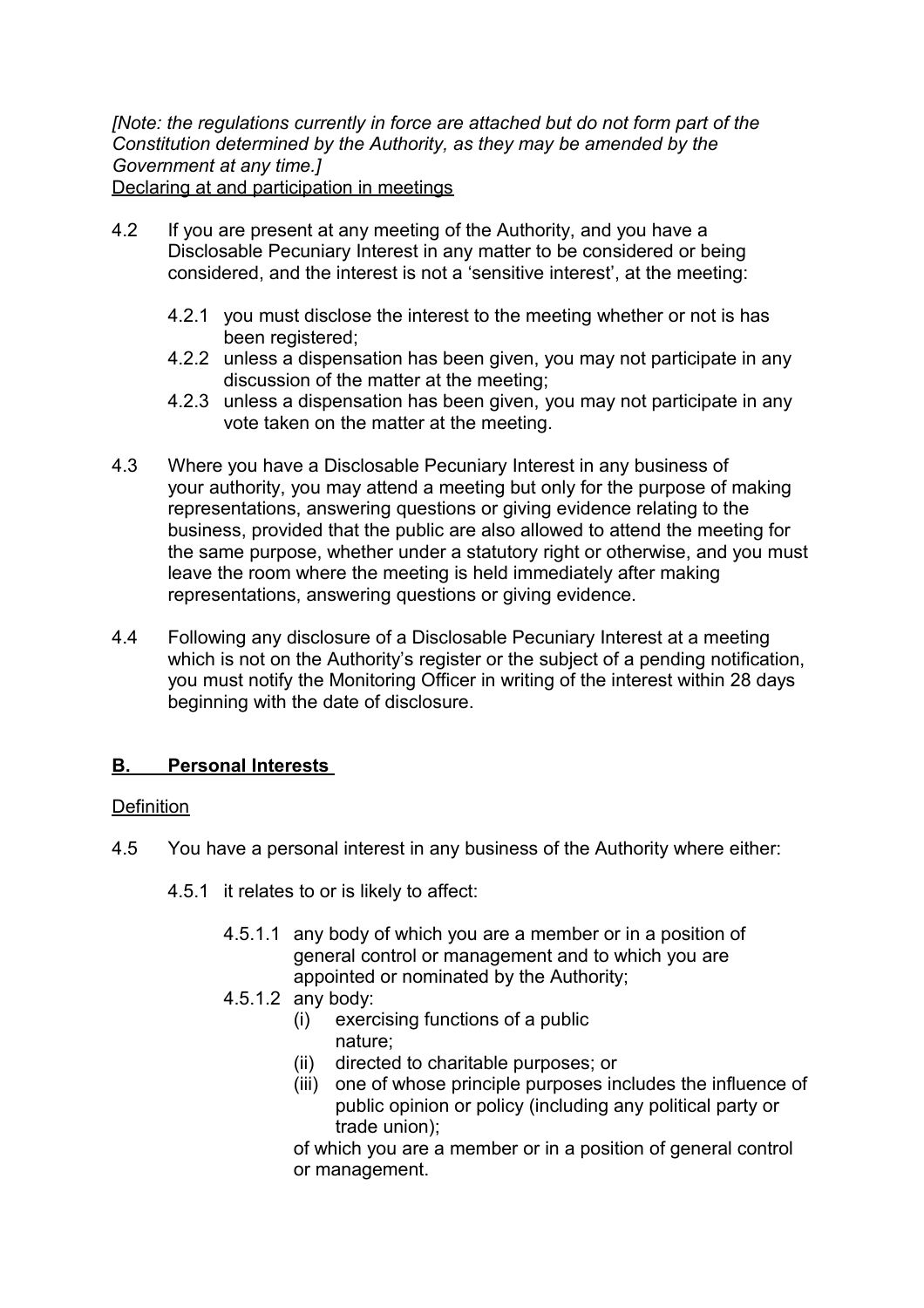- 4.5.1.3 the interests of any person from whom you have received a gift or hospitality with an estimated value of at least £50 within the last 12 months.
- **or**
- 4.5.2 a decision in relation to that business might reasonably be regarded as affecting your wellbeing or financial position or the wellbeing or financial position of a relevant person to a greater extent than the majority of other council tax payers, ratepayers, or inhabitants of the electoral division or ward, as the case may be, affected by the decision.
- 4.6 For the purposes of paragraph 4.5, a 'relevant person' is:
	- 4.6.1 a member of your family or any person with whom you have a close association; or
	- 4.6.2 any person or body who employs or has appointed such persons, any firm in which they are a partner, or any company of which they are directors; or
	- 4.6.3 any person or body in whom such persons have a beneficial interest and a class of securities exceeding the nominal value of £25,000 or one hundredth of the total issued share capital of that body; or
	- 4.6.4 any body of a type described in sub-paragraph 4.5.1.1 or 4.5.1.2.

### Declaring at and participation in meetings

- 4.7 Subject to paragraph 4.9 below, where you have a Personal Interest in any business of the Authority and where you are aware or ought reasonably to be aware of the existence of the Personal Interest and you attend a meeting of the Authority where such business is considered, you must disclose to that meeting the existence and nature of that interest at the commencement of the meeting and prior to any discussion of the relevant item, or as soon as the interest becomes apparent to you.
- 4.8 Where you have a Personal Interest you may remain in the meeting, speak and vote on the matter unless to do so would compromise your impartiality obligations or any other obligations set out in this Code.
- 4.9 Where you have a Personal Interest, but, by virtue of paragraph 4.17, sensitive information relating to it is not registered in the Authority's Register of Members Interests, you must indicate to the meeting that you have a Personal Interest, but need not disclose the sensitive information to the meeting.

### **C. Personal Interests which might lead to bias**

### **Definition**

4.10 In addition to the requirements in relation to Disclosable Pecuniary Interests referred to in Section A of Part 4 of this Code, you have a Personal Interest which might lead to bias in any business of the Authority where: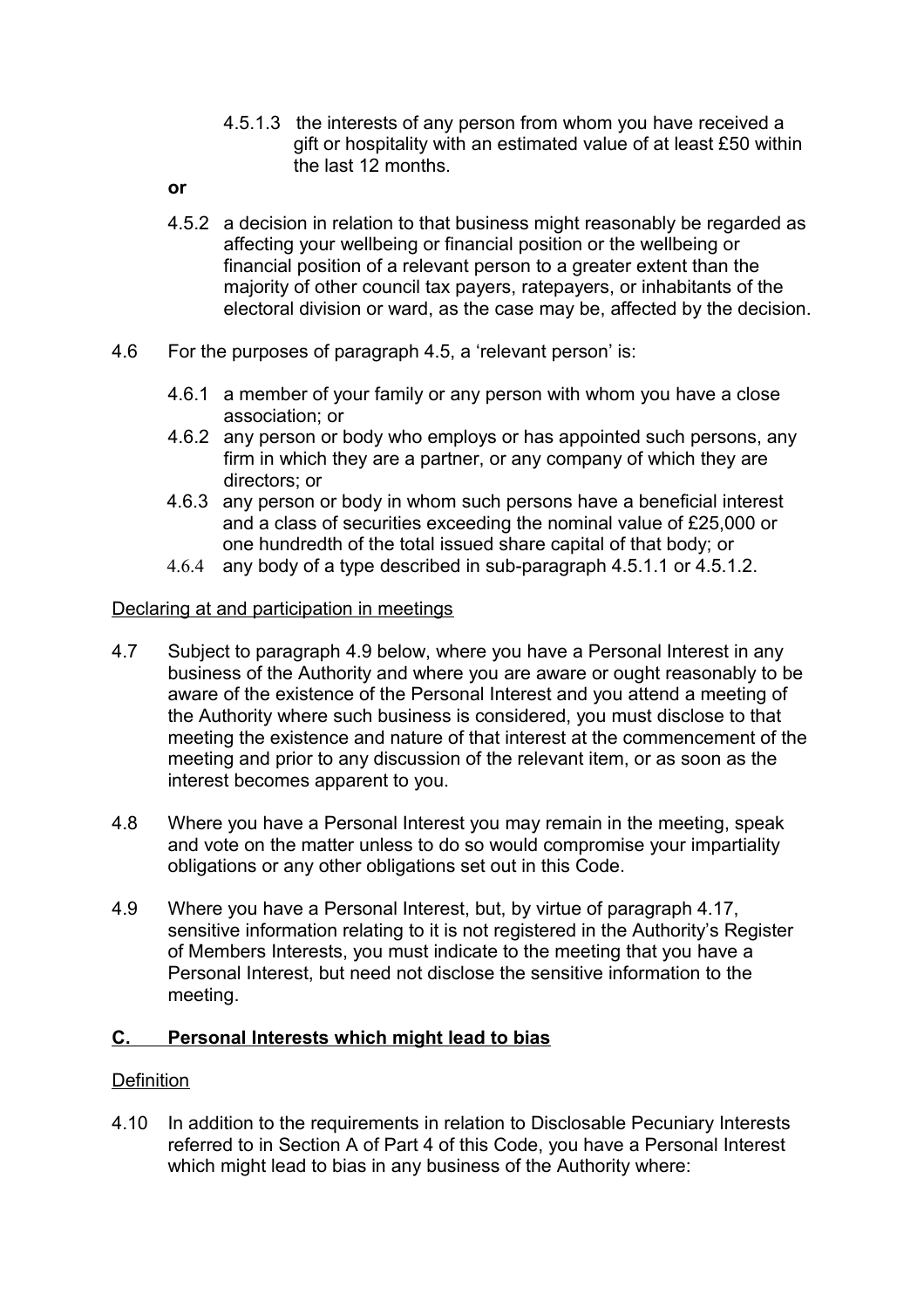- 4.10.1 you have a 'Personal Interest' as defined in paragraph 4.5 and 4.6 above; **and**
- 4.10.2 that 'Personal Interest' is one which a member of the public with knowledge of the relevant facts, would reasonably regard as so significant that it is likely to prejudice your judgement of the public interest.
- 4.11 The provisions of paragraph 4.10 shall be applied in such a manner as to recognise that this Code should not obstruct a members' service on more than one local authority. For the avoidance of doubt, participation in discussion and decision making at one local authority will not by itself normally prevent you from taking part in discussion and decision making on the same matter at another local authority. This is on the basis that a reasonable member of the public will see no objection in principle to such service or regard it as prejudicing a member's judgement of the public interest and will only regard a matter as giving rise to a Personal Interest which might lead to bias in exceptional circumstances.

### Declaring at and participation in meetings

- 4.12 If you are present at any meeting of the Authority, and you have a Personal Interest which might lead to bias in any matter to be considered or being considered, and the interest is not a 'sensitive interest', subject to paragraphs 4.13 and 4.14 below, at the meeting:
	- 4.12.1 you must disclose the interest to the meeting (whether or not it is registered);
	- 4.12.2 unless a dispensation has been given, you may not participate in any discussion of the matter at the meeting;
	- 4.12.3 unless a dispensation has been given, you may not participate in any vote taken on the matter at the meeting.
- 4.13 Where you have a Personal Interest which might lead to bias in any business of your authority, you may attend a meeting but only for the purpose of making representations, answering questions or giving evidence relating to the business, provided that the public are also allowed to attend the meeting for the same purpose, whether under a statutory right or otherwise, and you must leave the room where the meeting is held immediately after making representations, answering questions or giving evidence.
- 4.14 Subject to you disclosing the interest at the meeting, you may attend a meeting and vote on a matter where you have a Personal Interest which might lead to bias, if the matter relates to:
	- 4.14.1 housing, where you are a tenant of the Authority provided that those functions do not relate particularly to your tenancy or lease;
	- 4.14.2 school meals or school transport and travelling expenses, where you are a parent or guardian of a child in full time education, or are a parent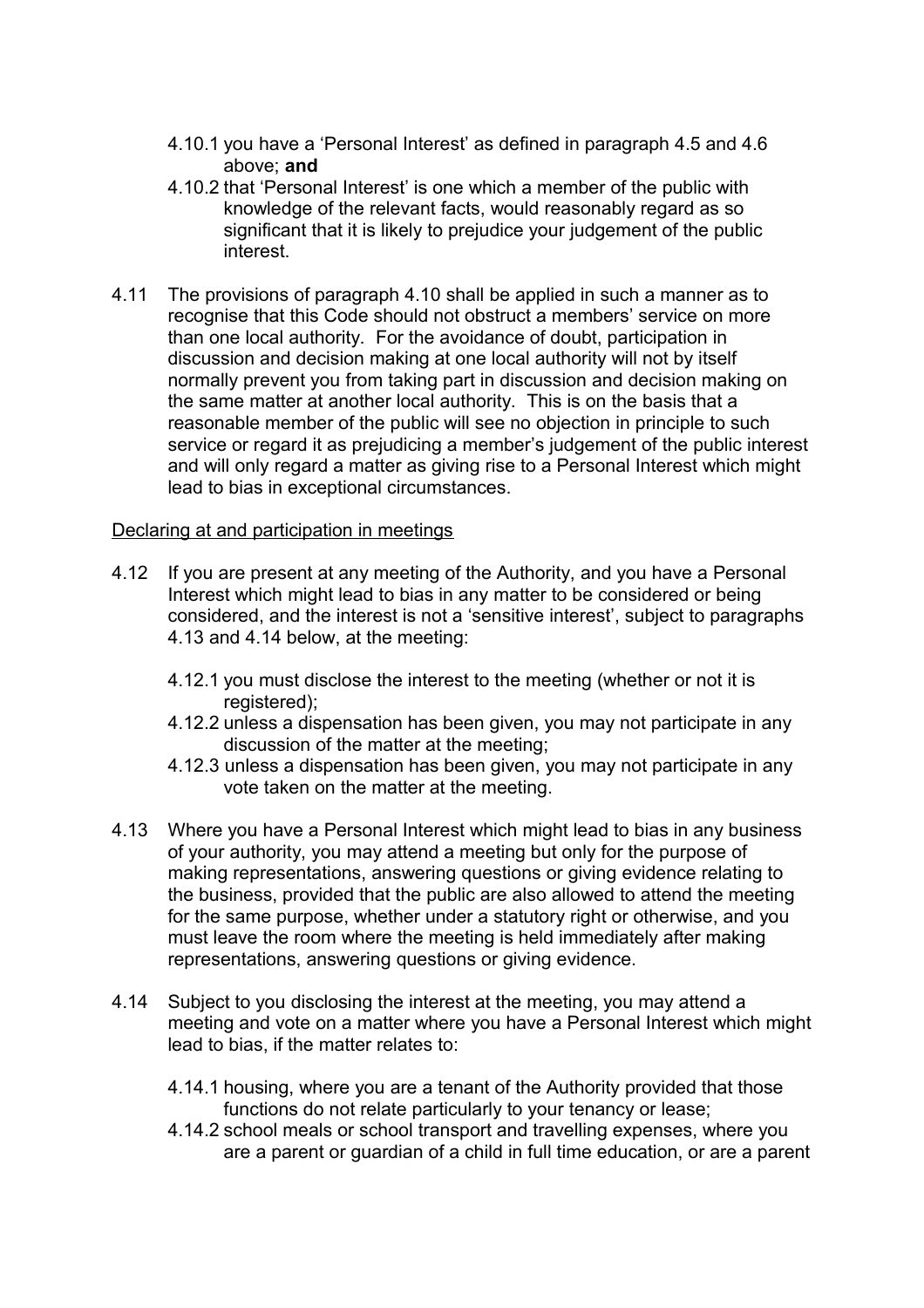governor of a school, unless it relates particularly to the school which the child attends;

- 4.14.3 an allowance, payment or indemnity given to members;
- 4.14.4 any ceremonial honour given to members; or
- 4.14.5 setting council tax or precept under the Local Government Finance Act 1992.

### **D. Registration of interests**

- 4.15 Subject to paragraph 4.17 (Sensitive Interests), you must within 28 days of:
	- (a) the adoption of this Code; or
	- (b) your election or appointment to office as a member (where that is later);

notify the Monitoring Officer in writing of :

- (i) any Disclosable Pecuniary Interest, as defined in paragraph 4.1 above; and
- (ii) details of your Personal Interests where they fall within the category mentioned in paragraph 4.5.1 above.
- 4.16 Subject to paragraph 4.17 (Sensitive Interests), you must, within 28 days of becoming aware of any new Disclosable Pecuniary Interest or Personal Interest as referred to in paragraph 4.5.1, or any change to any such interest, notify the Monitoring Officer in writing of the details of that new interest or change.

### **E. Sensitive Interests**

4.17 Where you consider that disclosure of the details of an interest could lead to you, or a person connected with you, being the subject of violence or intimidation, and the Monitoring Officer agrees, if the interest is entered on the Register, copies of the Register that are made available for inspection and any published version of the Register will exclude details of the interest but may state that you have an interest, the details of which are withheld.

### **F. Dispensations**

4.18 To enable you to participate and vote on a matter in which you have a Disclosable Pecuniary Interest or a Personal Interest that might lead to bias, the Member Conduct Committee may grant you a dispensation in accordance with rules and procedures established by the Authority.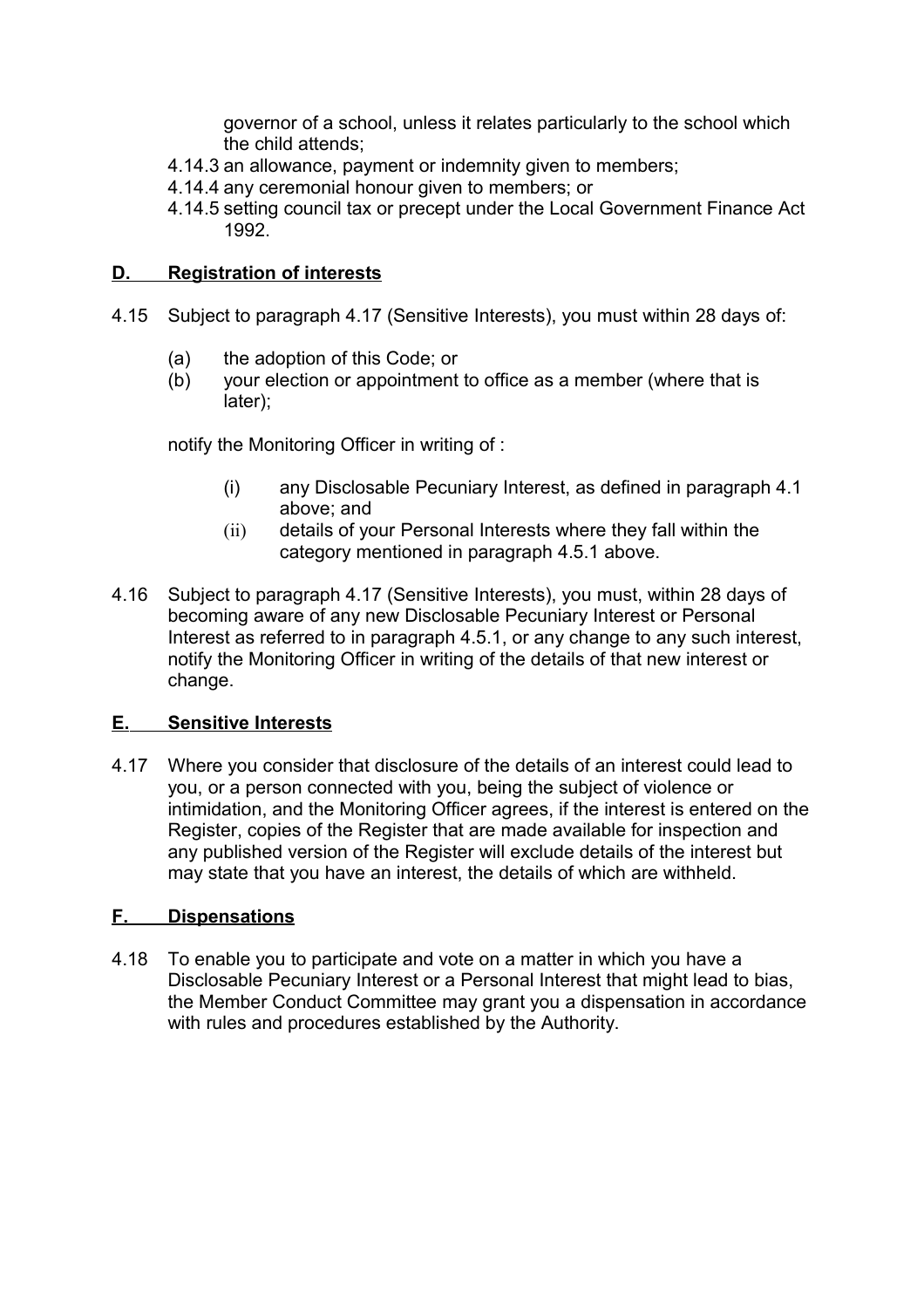# THE RELEVANT AUTHORITIES (DISCLOSABLE PECUNIARY INTERESTS) REGULATIONS 2012

| <b>Subject</b>       | Prescribed description                                                                                                                                                                                                                                                    |
|----------------------|---------------------------------------------------------------------------------------------------------------------------------------------------------------------------------------------------------------------------------------------------------------------------|
| Employment, office,  | Any employment, office, trade, profession or vocation carried on for profit or                                                                                                                                                                                            |
| trade, profession or | gain.                                                                                                                                                                                                                                                                     |
| vocation             |                                                                                                                                                                                                                                                                           |
| Sponsorship          | Any payment or provision of any other financial benefit (other than from the<br>relevant authority) made or provided within the relevant period in respect of any<br>expenses incurred by M in carrying out duties as a member, or towards the<br>election expenses of M. |
|                      | This includes any payment or financial benefit from a trade union within the<br>meaning of the Trade Union and Labour Relations (Consolidation) Act 1992).                                                                                                                |
| Contracts            | Any contract which is made between the relevant person (or a body in which the<br>relevant person has a beneficial interest) and the relevant authority-                                                                                                                  |
|                      | (a)<br>under which goods or services are to be provided or works are to be executed; and                                                                                                                                                                                  |
|                      | (b)<br>which has not been fully discharged.                                                                                                                                                                                                                               |
| Land                 | Any beneficial interest in land which is within the area of the relevant authority.                                                                                                                                                                                       |
| Licences             | Any licence (alone or jointly with others) to occupy land in the area of the<br>relevant authority for a month or longer.                                                                                                                                                 |
| Corporate tenancies  | Any tenancy where (to M's knowledge)-                                                                                                                                                                                                                                     |
|                      | (a)<br>the landlord is the relevant authority; and                                                                                                                                                                                                                        |
|                      | (b)                                                                                                                                                                                                                                                                       |

the tenant is a body in which the relevant person has a beneficial interest.